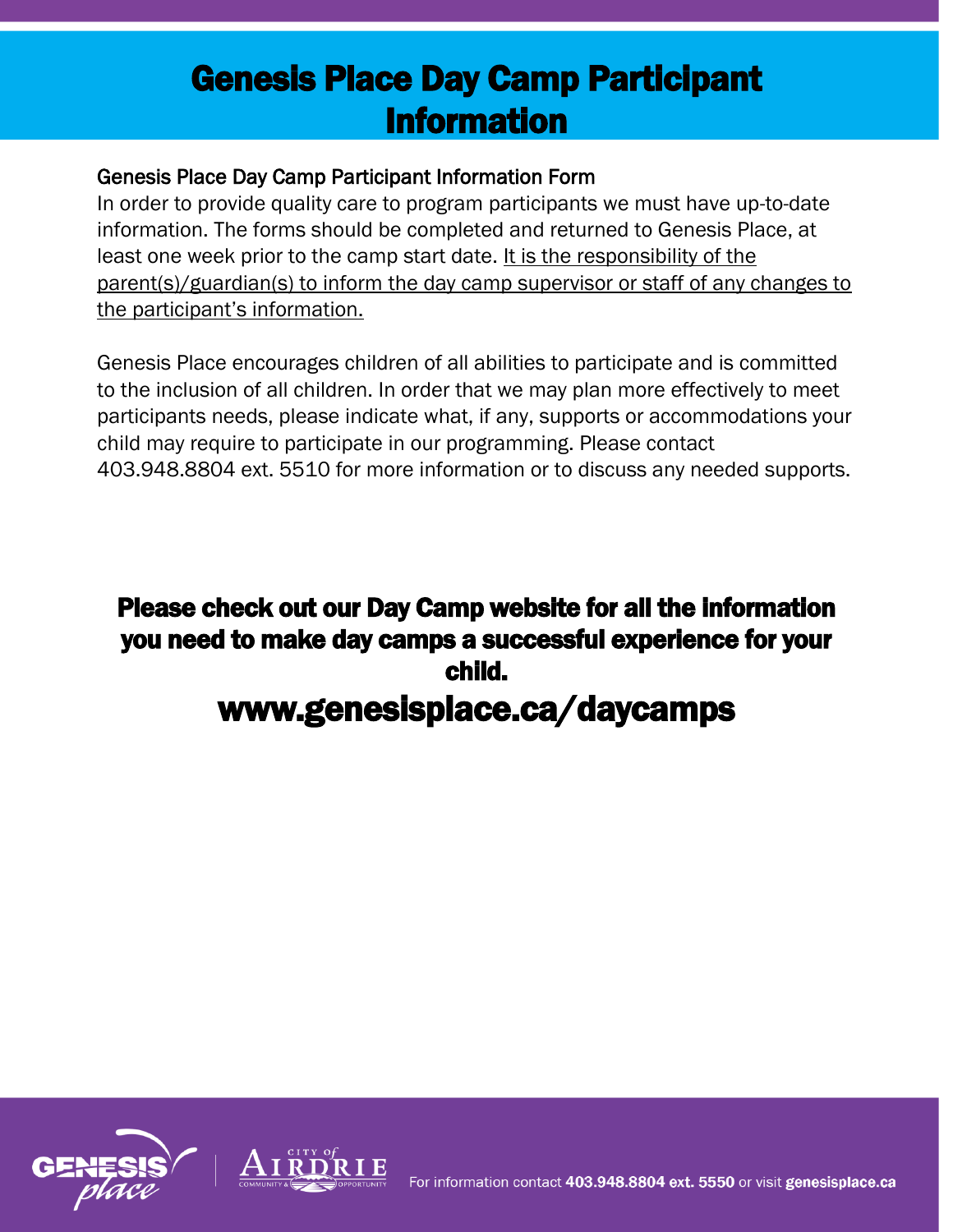# 2022 Genesis Place Day Camp Participant Information Form

| A. Participant Information |                |                           |
|----------------------------|----------------|---------------------------|
| First Name:                | Last Name:     | <b>Gender Preference:</b> |
|                            |                |                           |
|                            |                |                           |
| Age:                       | Date of Birth: |                           |
|                            |                |                           |

#### B. Medical Information

- 1. Does the participant have any allergies? Yes\_\_ No\_\_
- 2. Does the participant have a learning disability, physical challenge or medical condition? Yes\_ No
- 3. Does the participant require medication? Yes\_\_ No\_\_

*There will be additional forms that need to be completed on the first day of camp if you indicated yes to any of the above questions.*

#### C. Participant Pick-Up Information *PLEASE CHOOSE ONE ONLY*

- $\Box$  The participant is ONLY allowed to leave with the parents/guardians listed in section D.
- $\Box$  The participant is allowed to leave camp on their own at 12pm or 4:30pm when camp is over. *Only available for 8-12 year olds*.
- $\Box$  Is there a custody agreement that staff should be aware of? If so, explain below. \_\_\_\_\_\_\_\_\_\_\_\_\_\_\_\_\_\_\_\_\_\_\_\_\_\_\_\_\_\_\_\_\_\_\_\_\_\_\_\_\_\_\_\_\_\_\_\_\_\_\_\_\_\_\_\_\_\_\_\_\_\_\_\_\_\_

| D. Parent/Guardian Information                                                |                                                                                   |  |
|-------------------------------------------------------------------------------|-----------------------------------------------------------------------------------|--|
|                                                                               |                                                                                   |  |
|                                                                               |                                                                                   |  |
|                                                                               |                                                                                   |  |
|                                                                               |                                                                                   |  |
|                                                                               |                                                                                   |  |
|                                                                               |                                                                                   |  |
|                                                                               |                                                                                   |  |
|                                                                               |                                                                                   |  |
| E. Emergency Contact (must be different than individuals listed in section D) |                                                                                   |  |
|                                                                               | First Name: __________________________________ Last Name: _______________________ |  |
|                                                                               |                                                                                   |  |
|                                                                               |                                                                                   |  |
|                                                                               |                                                                                   |  |
|                                                                               | LCERTIEV THAT ALL OF THE AROVE INFORMATION IS CLIRRENT AND ACCLIRATE TO THE REST  |  |

I CERTIFY THAT ALL OF THE ABOVE INFORMATION IS CURRENT AND ACCURATE TO THE BEST OF MY KNOWLEDGE.

\_\_\_\_\_\_\_\_\_\_\_\_\_\_\_\_\_\_\_\_\_\_\_ \_\_\_\_\_\_\_\_\_\_\_\_\_\_\_\_\_\_\_\_\_\_ \_\_\_\_\_\_\_\_\_\_\_\_\_\_\_\_\_\_

Parent/Guardian Name (Print) Parent/Guardian Signature Date (mm/dd/yyyy)